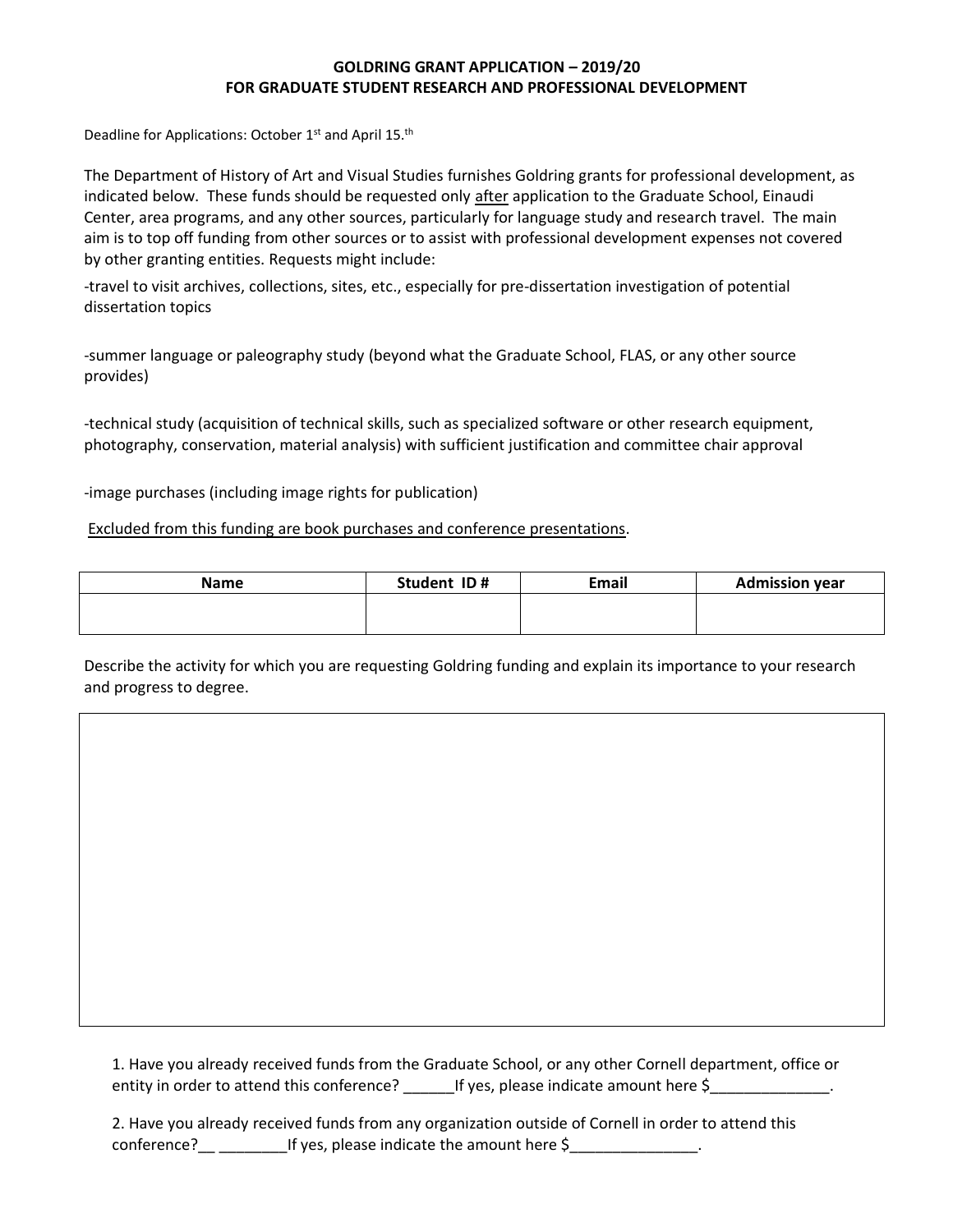3. If you have received Goldring funds in the past please list: Year\_\_\_\_\_\_; Project\_\_\_\_\_\_\_\_\_\_\_\_\_\_\_\_\_\_\_\_\_\_\_\_\_\_\_\_\_\_\_\_\_\_\_\_\_\_; Amount of the Award \$\_\_\_\_\_\_\_.

**BUDGET:** Estimated breakdown of costs; please itemize (e.g. airfare, ground transport, housing). *Please list any additional sources and amounts of funding (other than from Goldring grant) that you have received or to which you have applied or intent to apply. Be clear about the amount you are requesting from Goldring Grant.*

Committee chair's assessment of how the activity for which you are seeking funds is important for your academic development.